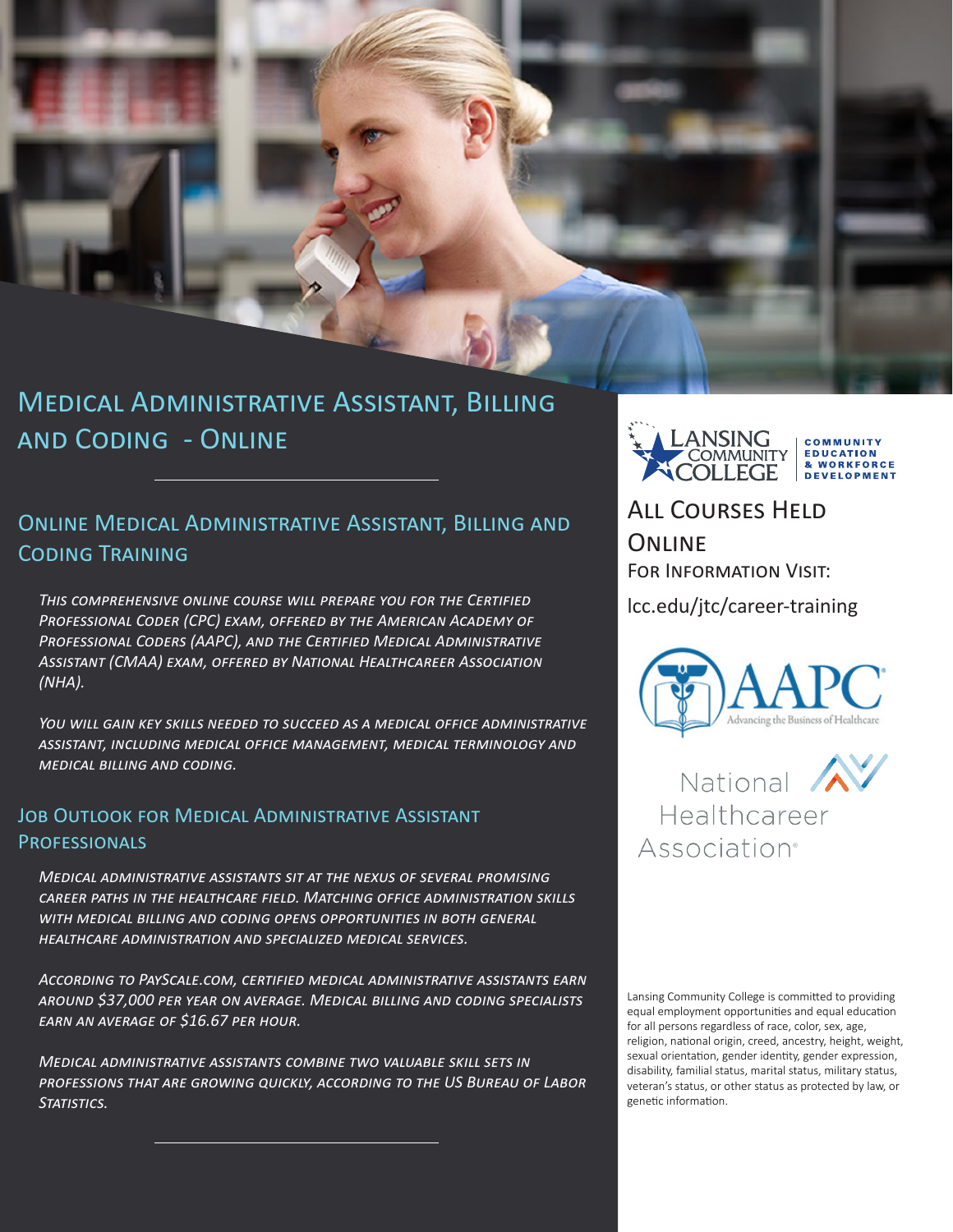

# Medical Administrative Assistant, Billing and Coding - Online

### COURSE OBJECTIVES

- *Learn the legal, ethical, and regulatory aspects of medical office management*
- *Understand HIPAA compliance and third-party guidelines for filing insurance claims*
- *Get hands-on, practical experience in medical billing and coding*
- *Learn medical terminology and the structures and functions of the human body*

#### **CURRICULUM**

- *I. MEDICAL TERMINOLOGY*
- *II. CERTIFIED MEDICAL ADMINISTRATIVE ASSISTANT*
- *III. MEDICAL BILLING AND CODING*

Lansing Community College is committed to providing equal employment opportunities and equal education for all persons regardless of race, color, sex, age, religion, national origin, creed, ancestry, height, weight, sexual orientation, gender identity, gender expression, disability, familial status, marital status, military status, veteran's status, or other status as protected by law, or genetic information.



## All Courses Held **ONLINE**

For Information Visit:

lcc.edu/jtc/career-training



National  $\Lambda$ Healthcareer **Association**<sup>®</sup>